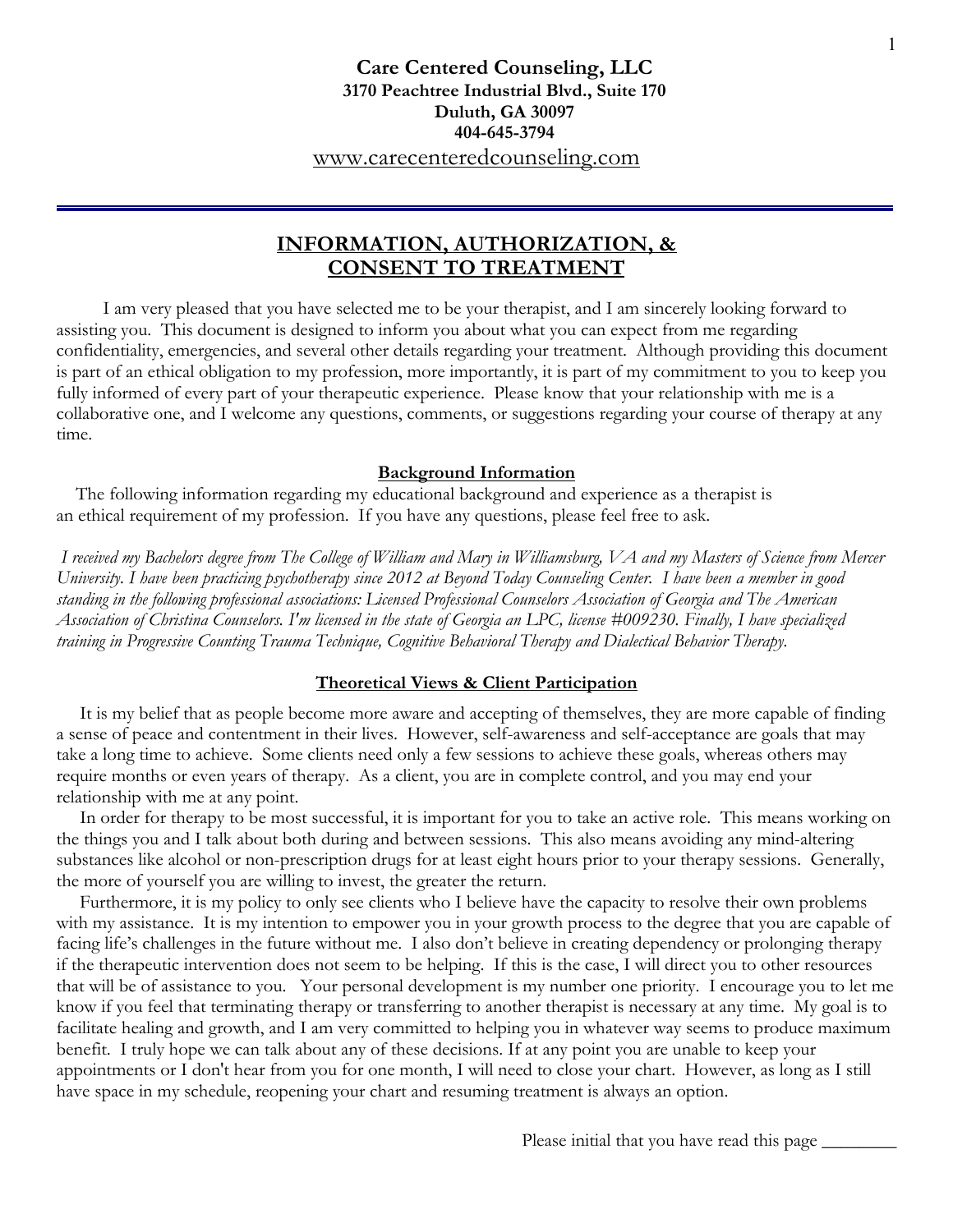#### **Confidentiality & Records**

 Your communications with me will become part of a clinical record of treatment, and it is referred to as Protected Health Information (PHI). Your PHI will be kept in a file stored in a locked cabinet in my locked office. Additionally, I will always keep everything you say to me completely confidential, with the following exceptions: (1) you direct me to tell someone else and you sign a "Release of Information" form; (2) I determine that you are a danger to yourself or to others; (3) you report information about the abuse of a child, an elderly person, or a disabled individual who may require protection; or (4) I am ordered by a judge to disclose information. In the latter case, my license does provide me with the ability to uphold what is legally termed "privileged communication." Privileged communication is your right as a client to have a confidential relationship with a therapist. This state has a very good track record in respecting this legal right. If for some unusual reason a judge were to order the disclosure of your private information, this order can be appealed. I cannot guarantee that the appeal will be sustained, but I will do everything in my power to keep what you say confidential.

 Please note that in couple's counseling, I do not agree to keep secrets. Information revealed in any context may be discussed with either partner.

#### **Professional Relationship**

 Our relationship has to be different from most relationships. It may differ in how long it lasts, the objectives, or the topics discussed. It must also be limited to only the relationship of therapist and client. If you and I were to interact in any other way, we would then have a "dual relationship," which could prove to be harmful to you in the long run and is, therefore, unethical in the mental health profession. Dual relationships can set up conflicts between the therapist's interests and the client's interests, and then the client's (your) interests might not be put first. In order to offer all of my clients the best care, my judgment needs to be unselfish and purely focused on your needs. This is why your relationship with me must remain professional in nature.

 Additionally, there are important differences between therapy and friendship. Friends may see your position only from their personal viewpoints and experiences. Friends may want to find quick and easy solutions to your problems so that they can feel helpful. These short-term solutions may not be in your long-term best interest. Friends do not usually follow up on their advice to see whether it was useful. They may *need* to have you do what they advise. A therapist offers you choices and helps you choose what is best for you. A therapist helps you learn how to solve problems better and make better decisions. A therapist's responses to your situation are based on tested theories and methods of change.

 You should also know that therapists are required to keep the identity of their clients confidential. For your confidentiality, I will not address you in public unless you speak to me first. I must also decline any invitation to attend gatherings with your family or friends. Lastly, when your therapy is completed, I will not be able to be a friend to you like your other friends. In sum, it is my ethical duty as a therapist to always maintain a professional role. Please note that these guidelines are not meant to be discourteous in any way, they are strictly for your longterm protection.

#### **Statement Regarding Ethics, Client Welfare & Safety**

 I assure you that my services will be rendered in a professional manner consistent with the ethical standards of the American Counseling Association. If at any time you feel that I am not performing in an ethical or professional manner, I ask that you please let me know immediately. If we are unable to resolve your concern, I will provide you with information to contact the professional licensing board that governs my profession.

 Due to the very nature of psychotherapy, as much as I would like to guarantee specific results regarding your therapeutic goals, I am unable to do so. However, with your participation, we will work to achieve the best possible results for you. Please also be aware that changes made in therapy may affect other people in your life. For example, an increase in your assertiveness may not always be welcomed by others. It is my intention to help you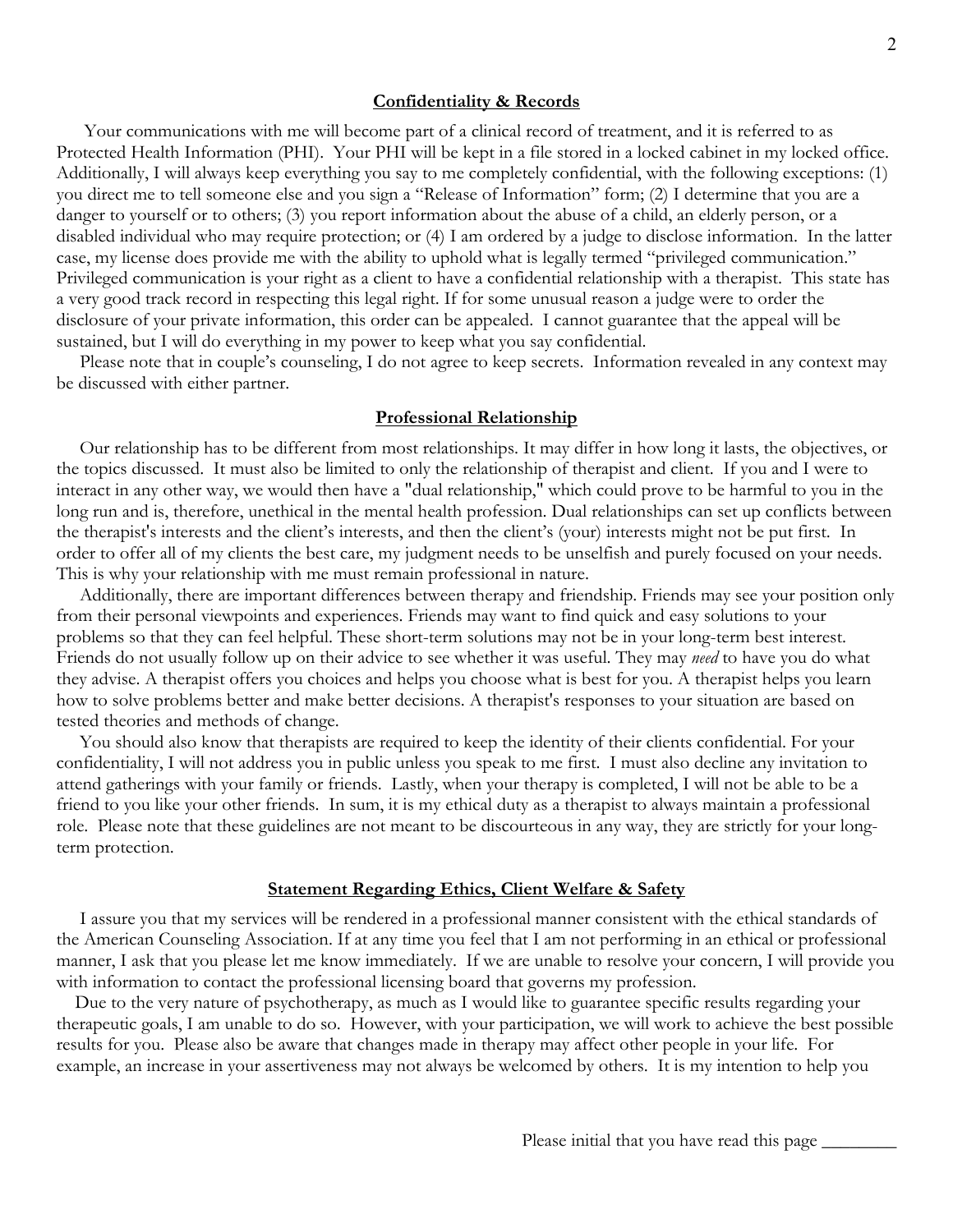manage changes in your interpersonal relationships as they arise, but it is important for you to be aware of this possibility nonetheless.

 Additionally, at times people find that they feel somewhat worse when they first start therapy before they begin to feel better. This may occur as you begin discussing certain sensitive areas of your life. However, a topic usually isn't sensitive unless it needs attention. Therefore, discovering the discomfort is actually a success. Once you and I are able to target your specific treatment needs and the particular modalities that work the best for you, help is generally on the way.

 For the safety of all my clients, their accompanying family members and children, other therapists in the building and staff, I maintain a zero tolerance weapons policy. No weapon of any kind is permitted on the premises, including guns, explosives, ammunition, knives, swords, razor blades, pepper spray, garrotes, or anything that could be harmful to yourself or others. I reserves the right to contact law enforcement officials and/or terminate treatment with any client who violates my weapons policy.

#### **TeleMental Health Statement**

TeleMental Health is defined as follows:

"TeleMental Health means the mode of delivering services via technology-assisted media, such as but not limited to, a telephone, video, internet, a smartphone, tablet, PC desktop system or other electronic means using appropriate encryption technology for electronic health information. TeleMental Health facilitates client self-management and support for clients and includes synchronous interactions and asynchronous store and forward transfers." (Georgia Code 135-11-.01

TeleMental Health is a relatively new concept despite the fact that many therapists have been using technologyassisted media for years. Breaches of confidentiality over the past decade have made it evident that Personal Health Information (PHI) as it relates to technology needs an extra level of protection. Additionally, there are several other factors that need to be considered regarding the delivery of TeleMental Health services in order to provide you with the highest level of care. Therefore, I have completed specialized training in TeleMental Health. I have also developed several policies and protective measures to assure your PHI remains confidential. These are discussed below.

### The Different Forms of Technology-Assisted Media Explained

#### **Telephone via Landline:**

 It is important for you to know that even landline telephones may not be completely secure and confidential. There is a possibility that someone could overhear or even intercept your conversations with special technology. Individuals who have access to your telephone or your telephone bill may be able to determine who you have talked to, who initiated that call, and how long the conversation lasted. If you have a landline and you provided me with that phone number, I may contact you on this line from my own landline in my office or from my cell phone, typically only regarding setting up an appointment if needed. If this is not an acceptable way to contact you, please let me know. Telephone conversations (other than just setting up appointments) are billed at my hourly rate.

### **Cell phones:**

 In addition to landlines, cell phones may not be completely secure or confidential. There is also a possibility that someone could overhear or intercept your conversations. Be aware that individuals who have access to your cell phone or your cell phone bill may be able to see who you have talked to, who initiated that call, how long the conversation was, and where each party was located when that call occurred. However, I realize that most people have and utilize a cell phone. I may also use a cell phone to contact you, typically only regarding setting up an appointment if needed. Telephone conversations (other than just setting up appointments) are billed at my hourly rate. Additionally, I keep your phone number in my cell phone, but it is listed by your initials only and my phone is password protected. If this is a problem, please let me know, and we will discuss our options.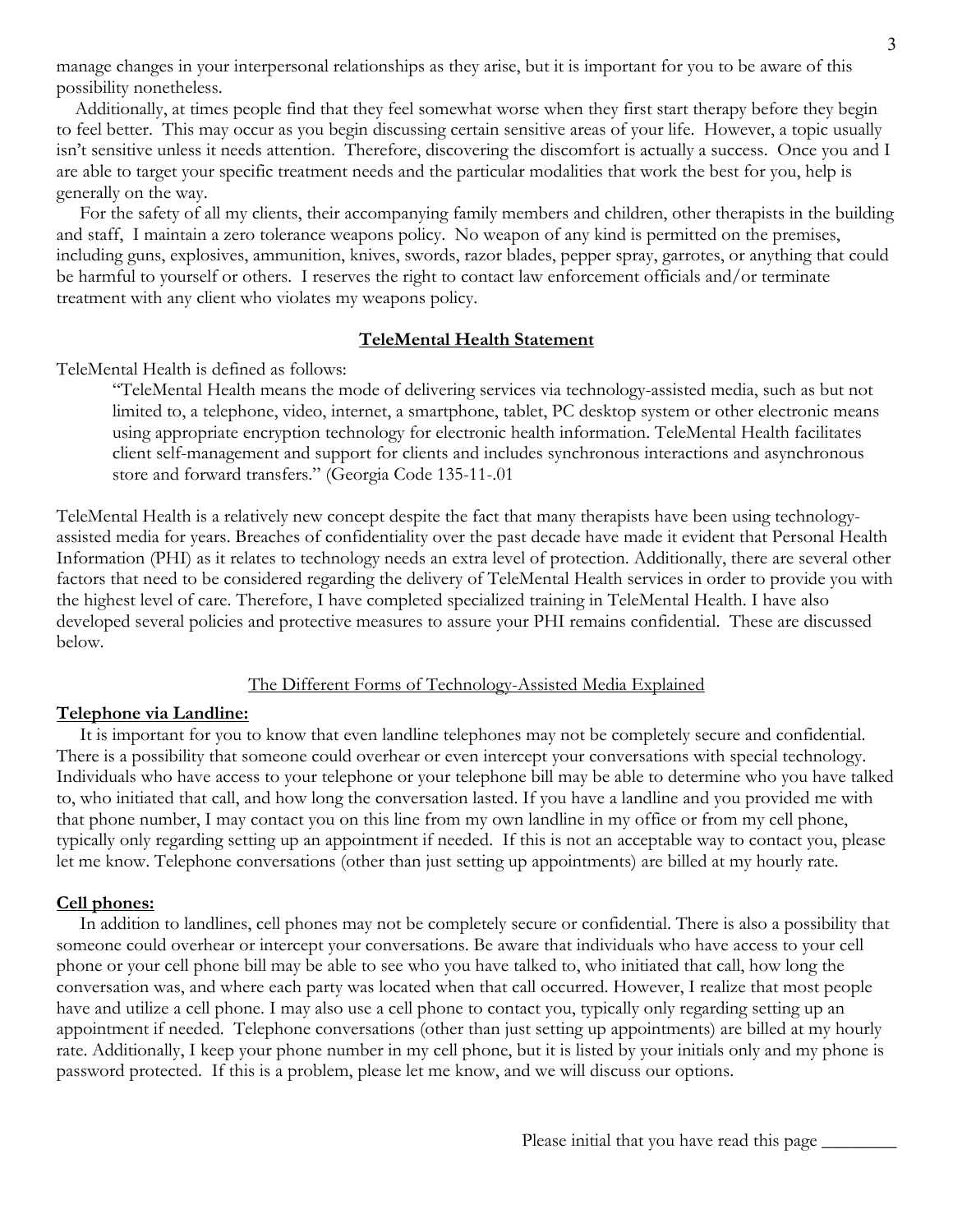### **Text Messaging:**

 Text messaging is not a secure means of communication and may compromise your confidentiality. However, I realize that many people prefer to text because it is a quick way to convey information. **Nonetheless, please know that it is my policy to utilize this means of communication strictly for appointment confirmations.** Please do not bring up any therapeutic content via text to prevent compromising your confidentiality. You also need to know that I am required to keep a copy or summary of all texts as part of your clinical record that address anything related to therapy.

#### **Email:**

 Email is not a secure means of communication and may compromise your confidentiality. However, I realize that many people prefer to email because it is a quick way to convey information. **Nonetheless, please know that it is my policy to utilize this means of communication strictly for appointment confirmations.** Please do not bring up any therapeutic content via email to prevent compromising your confidentiality. You also need to know that I am required to keep a copy or summary of all emails as part of your clinical record that address anything related to therapy.

 I also strongly suggest that you only communicate through a device that you know is safe and technologically secure (e.g., has a firewall, anti-virus software installed, is password protected, not accessing the internet through a public wireless network, etc.). If you are in a crisis, please do not communicate this to me via email because I may not see it in a timely matter. Instead, please see below under "Emergency Procedures."

#### **Social Media - Facebook, Twitter, LinkedIn, Instagram, Pinterest, Etc:**

 It is my policy not to accept "friend" or "connection" requests from any current or former client on my **personal** social networking sites such as Facebook, Twitter, Instagram, Pinterest, etc. because it may compromise your confidentiality and blur the boundaries of our relationship.

**Recommendations to Websites or Applications (Apps):** During the course of our treatment, I may recommend that you visit certain websites for pertinent information or self-help. I may also recommend certain apps that could be of assistance to you and enhance your treatment. Please be aware that websites and apps may have tracking devices that allow automated software or other entities to know that you've visited these sites or applications. They may even utilize your information to attempt to sell you other products. Additionally, anyone who has access to the device you used to visit these sites/apps, may be able to see that you have been to these sites by viewing the history on your device. Therefore, it is your responsibility to decide if you would like this information as adjunct to your treatment or if you prefer that I do not make these recommendations. Please let me know by checking (or not checking) the appropriate box at the end of this document.

#### Your Responsibilities for Confidentiality & TeleMental Health

 Please communicate only through devices that you know are secure as described above. It is also your responsibility to choose a secure location to interact with technology-assisted media and to be aware that family, friends, employers, co-workers, strangers, and hackers could either overhear your communications or have access to the technology that you are interacting with. Additionally, you agree not to record any TeleMental Health sessions.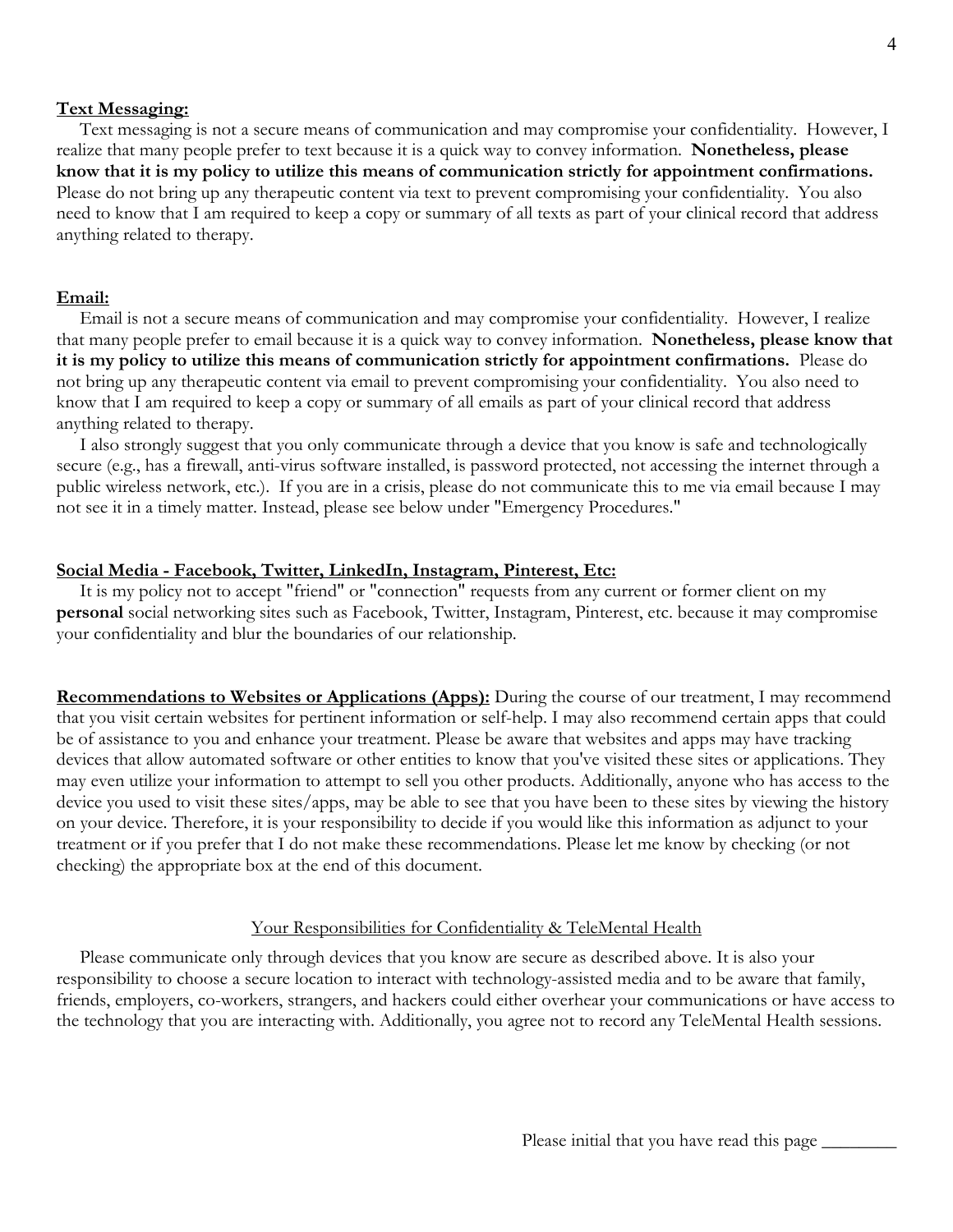### In Case of Technology Failure

 During a TeleMental Health session, we could encounter a technological failure. The most reliable backup plan is to contact one another via telephone. Please make sure you have a phone with you, and I have that phone number.

 If we get disconnected from a video conferencing or chat session, end and restart the session. If we are unable to reconnect within ten minutes, please call me.

 If we are on a phone session and we get disconnected, please call me back or contact me to schedule another session. If the issue is due to *my* phone service, and we are not able to reconnect, I will not charge you for that session.

### Limitations of TeleMental Health Therapy Services

 TeleMental Health services should not be viewed as a complete substitute for therapy conducted in my office, unless there are extreme circumstances that prevent you from attending therapy in person. It is an alternative form of therapy or adjunct therapy, and it involves limitations. Primarily, there is a risk of misunderstanding one another when communication lacks visual or auditory cues. For example, if video quality is lacking for some reason, I might not see a tear in your eye. Or, if audio quality is lacking, I might not hear the crack in your voice that I could easily pick up if you were in my office.

 There may also be a disruption to the service (e.g., phone gets cut off or video drops). This can be frustrating and interrupt the normal flow of personal interaction.

 Please know that I have the utmost respect and positive regard for you and your wellbeing. I would never do or say anything intentionally to hurt you in any way, and I strongly encourage you to let me know if something I've done or said has upset you. I invite you to keep our communication open at all times to reduce any possible harm.

# Face-to Face Requirement

 If we agree that TeleMental Health services are the **primary** way we choose to conduct sessions, **I require one face-to-face meeting at the onset of treatment.** I prefer for this initial meeting to take place in my therapy office. If that is not possible, we can utilize video conferencing as described above. During this initial session, I will require you to show a valid picture ID and another form of identity verification such a credit card in your name. **At this time, you will also choose a password, phrase, or number which you will use to identify yourself in all future sessions. This procedure prevents another person from posing as you.**

# Consent to TeleMental Health Services

 Please check the TeleMental Health services you are authorizing me to utilize for your treatment or administrative purposes. Together, we will ultimately determine which modes of communication are best for you. However, you may withdraw your authorization to use any of these services at any time during the course of your treatment just by notifying me in writing. If you do not see an item discussed previously in this document listed for your authorization below, this is because it is built-in to my practice, and I will be utilizing that technology unless otherwise negotiated by you.

- € Texting
- € Email
- € Recommendations to Websites or Apps

In summary, technology is constantly changing, and there are implications to all of the above that we may not realize at this time. Feel free to ask questions, and please know that I am open to any feelings or thoughts you have about these and other modalities of communication and treatment.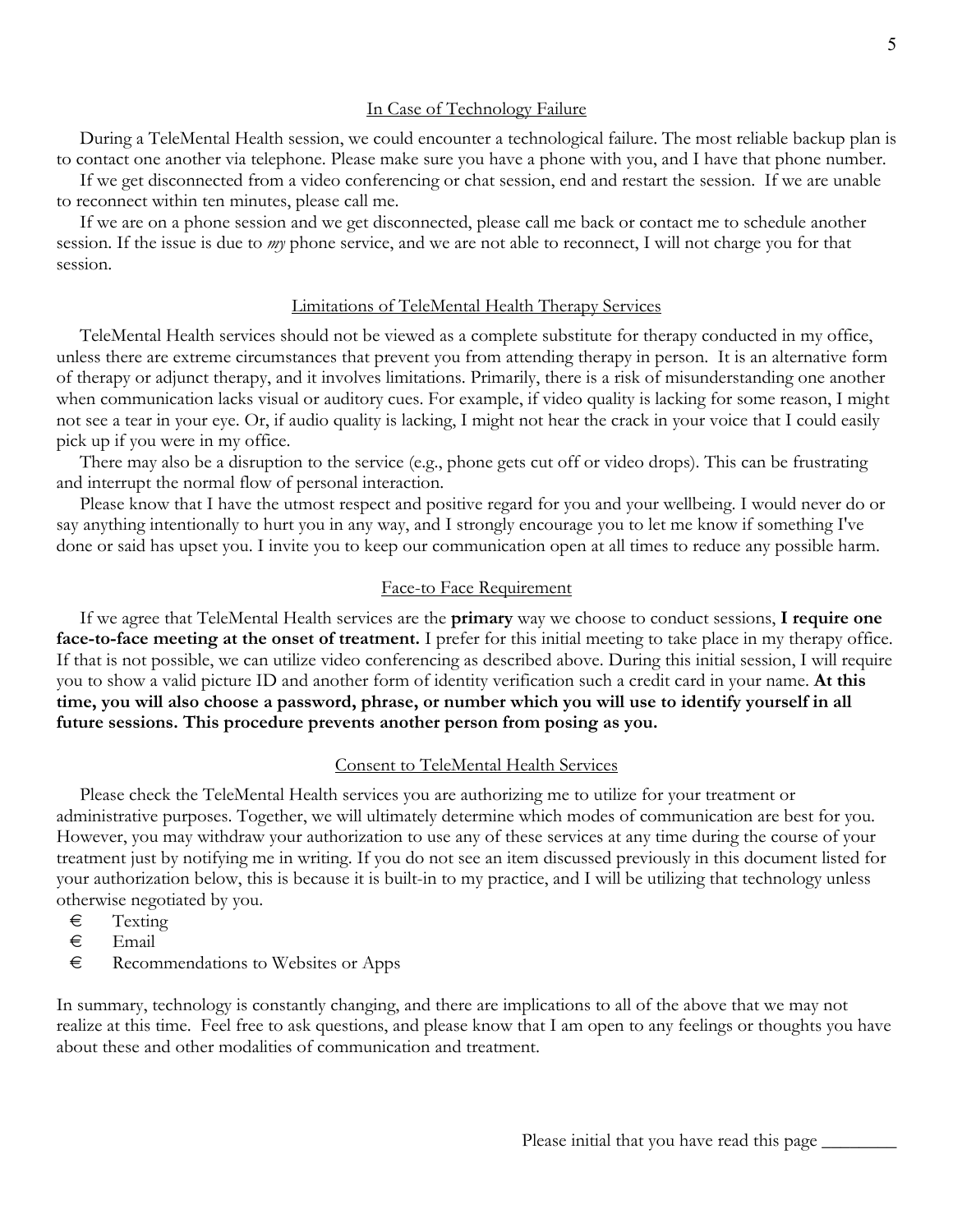### **Communication Response Time**

 My practice is considered to be an outpatient facility, and I am set up to accommodate individuals who are reasonably safe and resourceful. I do not carry a beeper nor am I available at all times. If at any time this does not feel like sufficient support, please inform me, and we can discuss additional resources or transfer your case to a therapist or clinic with 24-hour availability. I will return phone calls, texts and emails within 24 hours. However, I do not return calls, texts or emails on weekends or holidays. If you are having a mental health emergency and need immediate assistance, please follow the instructions below.

### **In Case of an Emergency**

 If you have a mental health emergency, I encourage you not to wait for communication back from me, but do one or more of the following:

- Call Behavioral Health Link/GCAL: 800-715-4225
- Call Ridgeview Institute at 770.434.4567
- Call Peachford Hospital at 770.454.5589
- Call Lifeline at (800) 273-8255 (National Crisis Line)
- Call 911.
- Go to the emergency room of your choice.

 If we decide to include TeleMental Health as part of your treatment, there are additional procedures that we need to have in place specific to TeleMental health services. These are for your safety in case of an emergency and are as follows:

- You understand that if you are having suicidal or homicidal thoughts, experiencing psychotic symptoms, or in a crisis that we cannot solve remotely, I may determine that you need a higher level of care and TeleMental Health services are not appropriate.
- I require an Emergency Contact Person (ECP) who I may contact on your behalf in a life-threatening emergency only. Please write this person's name and contact information below. Either you or I will verify that your ECP is willing and able to go to your location in the event of an emergency. Additionally, if either you, your ECP, or we determine necessary, the ECP agrees take you to a hospital. Your signature at the end of this document indicates that you understand we will only contact this individual in the extreme circumstances stated above. Please list your ECP here: Name: \_\_\_\_\_\_\_\_\_\_\_\_\_\_\_\_\_\_\_\_\_\_\_\_\_\_\_\_\_\_\_\_\_\_\_\_\_\_\_\_\_\_\_\_\_\_ Phone: \_\_\_\_\_\_\_\_\_\_\_\_\_\_\_\_\_\_\_\_\_\_\_
- You agree to inform me of the address where you are at the beginning of every TeleMental Health session.
- You agree to inform me of the nearest mental health hospital to your primary location that you prefer to go to in the event of a mental health emergency (usually located where you will typically be during a TeleMental Health session). Please list this hospital and contact number here: Hospital: \_\_\_\_\_\_\_\_\_\_\_\_\_\_\_\_\_\_\_\_\_\_\_\_\_\_\_\_\_\_\_\_\_\_\_\_\_\_\_\_\_\_\_\_ Phone: \_\_\_\_\_\_\_\_\_\_\_\_\_\_\_\_\_\_\_\_\_\_\_

#### **Structure and Cost of Sessions**

 I offer primarily face-to-face therapy sessions. However, based on your treatment needs, I may provide phone, text, email, or video conferencing (TeleMental Health). The structure and cost of both in-person sessions and TeleMental Health is \$85 per 50 minute session, and/or \$100 per 90 minute therapy session, unless otherwise negotiated by your insurance carrier. The fee for each session will be due at the conclusion of the session. Cash, credit cards, debit cards or personal checks are acceptable for payment, and I will provide you with a detailed receipt of payment. The receipt of payment may also be used as a statement for insurance if applicable to you. Please note that there is a \$30 fee for any returned checks.

 Phone calls, texting, and emails (other than just setting up appointments) are billed at my hourly rate for the time I spend reading and responding. I require a credit card ahead of time for TeleMental Health therapy for ease of